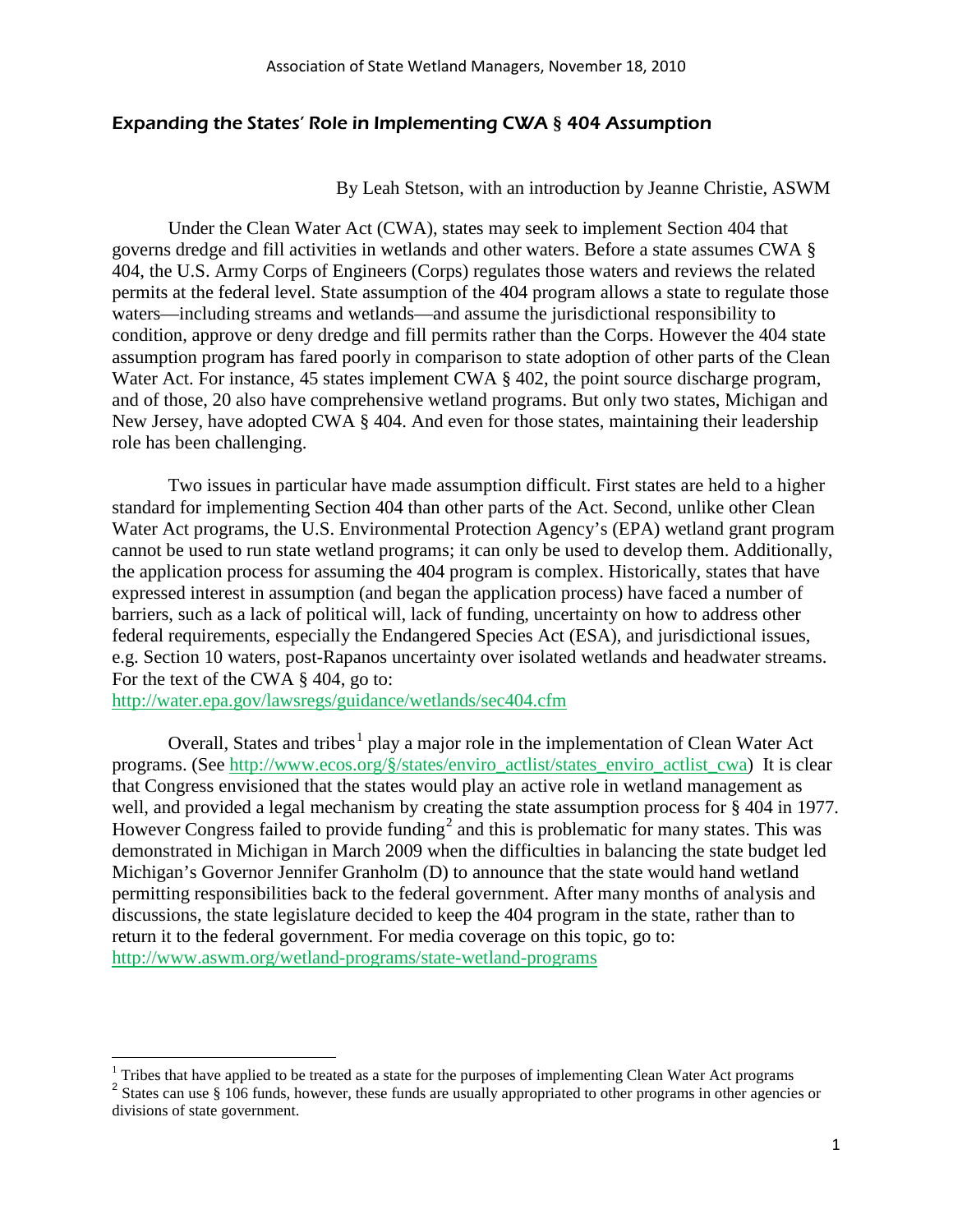### States and Federal Agencies Share Critical Roles in Regulating Wetlands

States and federal agencies can form successful partnerships. States are particularly wellsituated to address regional water management issues and to effectively interact with private landowners. Federal resource agencies play a critical role in maintaining a "level regulatory playing field" among the states and in helping to define common national goals under the Clean Water Act. Despite the apparent benefits of cooperative state / federal regulation of wetland resources, the CWA § 404 program continues to lag well behind other environmental program areas in terms of assumption of authority at the state or tribal level. While a number of states have comprehensive wetland programs, only two states have assumed administration of CWA  $\S$ 404. Instead other states have developed, or are developing, other types of cooperative permit programs, such as joint permitting, State Programmatic General Permits (SPGPs) or Regional General Permits (RGPs). For more information on Programmatic General Permits, visit: <http://www.aswm.org/wetland-programs/programmatic-general-permits> However since the Solid Waste Agency of Northern Cook County (SWANCC) U. S. Supreme court decision of 2001 and Carabell/Rapanos Supreme Court decision of 2006 weakened federal protections for certain wetlands, interest in state assumption has increased.

#### What "Assumption" Means for a State Dredge and Fill Permitting Program

Section 404(g) of the Clean Water Act allows a state to apply to the U.S. Environmental Protection Agency to administer its own permit program for the regulation of dredge and fill activities in lieu of the permit program administered by the Corps. The CWA § 404 assumption program is administered by EPA, which provides overall program oversight on state programs to ensure compliance with federal standards. However, much of the day-to-day state/federal coordination occurs with the Corps, which continues to issue permits for wetlands in Section 10 waters after state assumption.<sup>[3](#page-1-0)</sup> The Corps must retain jurisdiction in waters which are traditionally utilized to transport interstate or foreign commerce, such as major rivers, tidal or coastal waters, and adjacent wetlands. These are the waters regulated by the Corps under Section 10 of the Rivers and Harbors Act. Where a state 404 Program is approved by the EPA, the Corps of Engineers suspends processing of 404 permits everywhere except Section 10 waters.

CWA § 404 provides for coordination with a number of other federal resources management programs. Because permits issued under a state assumed program are issued under state law, other federal laws, such as ESA, do not apply. Instead they are addressed through EPA oversight as required by the statute and regulations. (See more examples under "Mechanisms for Coordination with Federal Laws, e.g. Endangered Species Act")

### State/Federal Partnerships – Sometimes it is the state that must step in to fill the gaps to protect water resources.

Implementing the CWA § 404 program is a state-federal partnership. State assumption of § 404 gives the state the leadership role in evaluating and issuing permits while the U.S. Environmental Protection Agency (EPA) retains broad oversight authorities. The Clean Water Act provides EPA with the authority to review every permit if it has concerns over the state's

l

<span id="page-1-0"></span><sup>&</sup>lt;sup>3</sup> Kusler, Jon and Jeanne Christie. "Common Questions: State Wetland Regulatory Programs." ASWM. June 2006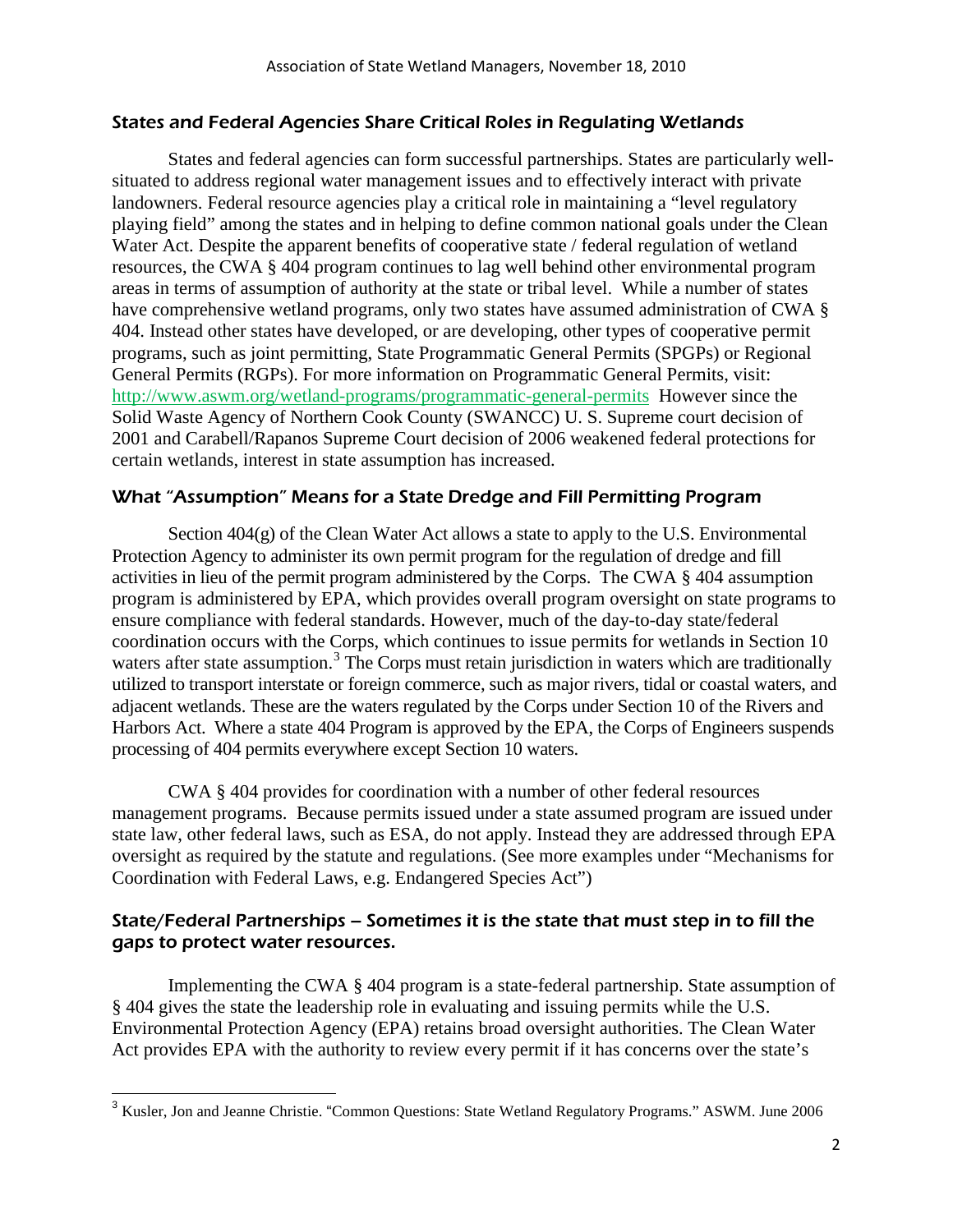ability to implement the program consistent with the requirements of the statute. However, in Michigan and New Jersey, the state runs the program on a day-to-day basis integrating wetland permitting with other CWA programs, providing a consistent, predictable program during times of jurisdictional uncertainty at the federal level. For example, following the Carabell/Rapanos decision (2006), the state of Michigan has asserted state jurisdiction in areas adjacent to the Great Lakes, where the Corps cannot. In New Jersey the state law provided protection of isolated wetlands when CWA does not.

On the other hand, the EPA retains the ability to place conditions on individual permits in addition to the protections provided by the states as part of its oversight role. It evaluates proposed state program changes to discourage those that might reduce protection and make the state ineligible to continue implementing the program. In Michigan and New Jersey coordination and communication between states and federal agencies have provided the public with a predictable, locally responsive program that protects state and federal waters.

Flexibility and choice are key. Not all states may be interested in adopting the 404 program. In some places states pursue 401 certification conditioning federal permits; in others they have SPGPs. But there are states that are interested in assumption. All choices should be equally viable for the states as long as these choices maintain a consistent minimum level of protection, which is the federal program. States retain the authority to regulate waters and/or activities beyond those regulated by § 404 and most state definitions of waters of the state are much broader than the Clean Water Act, such as reaching to groundwater and manmade structures. See Definitions of Waters of the U.S.

[http://aswm.org/pdf\\_lib/definition\\_of\\_waters.pdf](http://aswm.org/pdf_lib/definition_of_waters.pdf)

A strong commitment to a partnership approach by states and federal agencies will lead to stronger, more consistent and predictable permitting nationwide.

#### EPA Study: "What States Say About Benefits and Obstacles" of State Assumption

The Wetland Division at EPA gathered information about state efforts to assume § 404 in 2007. At ASWM's state/federal coordination meeting and joint conference with Society of Wetland Scientists in 2008, EPA's Kathy Hurld and Jennifer Linn presented the results of the study, "Pursuing Clean Water Act 404 Assumption: What States Say About Benefits and Obstacles." The principal investigators interviewed staff in nine states: Florida, Kentucky, Maryland, Michigan, New Jersey, North Dakota, Oregon, Virginia and Wisconsin about the states' investigations of state assumption of the 404 program. Of these, three states developed draft assumption requests, and several made statutory, rule or programmatic changes.

Of the 9 states interviewed for this study, six states utilized funding from a Wetlands Program Development grant to conduct investigations into assumption. States spent \$225,000 on average to investigate assumption. States without a comprehensive wetlands program in place did not make it as far in the application process. Those states are part of a greater number of states that have used funds from a Wetlands Program Development grant to pursue assumption, for example, to conduct feasibility studies. Furthermore, the study found that a lack of funds available for implementing the 404 program is a common barrier for states. For a PowerPoint presentation with the complete study results, go to:

[http://www.aswm.org/state\\_meetings/2008/agenda\\_2008.pdf](http://www.aswm.org/state_meetings/2008/agenda_2008.pdf)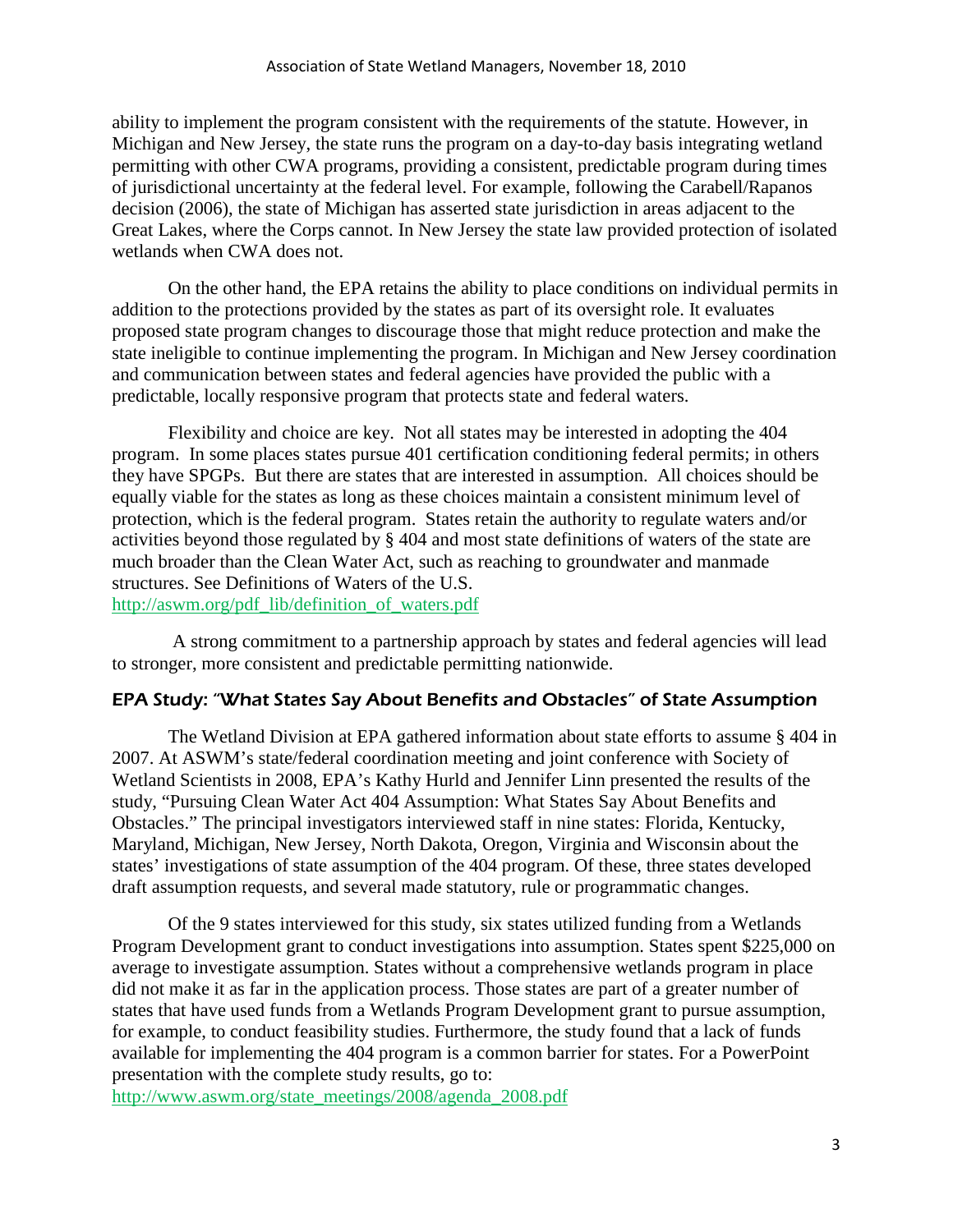#### State Feasibility Studies

Over the years many states have completed feasibility studies as part of their investigations on state assumption. Minnesota was one of the early states to look into assumption. Minnesota's Preliminary Assessment of SWANCC on Minnesota Wetlands (1989) states, "State Assumption of the 404 program would be the most straightforward way to provide landowners with one-stop-shopping for waters and wetlands permits," but three things would have to be done first. <sup>[4](#page-3-0)</sup> 1) "The state laws, the Wetland Conservation Act (WCA) in particular, would need some modifications to match the requirements of Sec. 404 in some limited areas." 2) "Some portion of the USACOE personnel managing wetlands in Minnesota would need to be replaced using state funding as there would be additional training, project and program oversight, data management and federal coordination requirements placed on the state, and to a lesser extent, on local governments." 3) "An agreement developed to take advantage of the opportunity to link the Federal Farm Program Swampbuster" provisions with the state-assumed 404 program so that agricultural landowners can realize similar benefits from better coordinated regulation."<sup>[5](#page-3-1)</sup> The state identified a long list of advantages and disadvantages. For a link to Minnesota's feasibility study on assumption, go to:

[http://www.aswm.org/pdf\\_lib/404\\_assumption\\_feasibility\\_study\\_0509.pdf](http://www.aswm.org/pdf_lib/404_assumption_feasibility_study_0509.pdf)

 Florida also completed a feasibility study and evaluated state assumption. In Oct. 2005 the Department of Environmental Protection gave their report to the Florida Senate, which evaluated "assumption of the federal program and expansion of the State Programmatic General Permit (SPGP)." Two main concerns were Endangered Species Act (ESA) and Section 10 waters. Florida has an abundance of both endangered species and Section 10 waters. In addition, the study noted that substantial staff resources would be required in advance of assumption in order to comply with the federal "clean break" provision, which requires transfer of all pending applications to the state at the time of assumption (instead of requiring the Corps to finish processing such permits). The transfer process would be overwhelming to the state, resulting in delays for permit applicants. Florida also wanted to partner with the Corps on "monitoring, enforcing and issuing modifications to previously issued COE permits, including CWA general permits" in order to retain better continuity and prevent excessive workload burden on the state. Florida further considered that the state's review criteria for permits is quite similar to the federal criteria, so amending state law to explicitly address the same federal project criteria contained in the 404(b)(1) CWA guidelines would be reasonable. The state would require funding assistance to support an assumed 404 program.

The study concluded that Florida could not successfully pursue assumption unless there were changes made to the federal Clean Water Act, the federal Rivers and Harbors Act and state law. The Florida DEP recommended further investigation of these changes and suggested that, "an expanded SPGP can be pursued without changes to federal law. Under this option, the department issues permits on behalf of the federal government for projects of a defined and

<span id="page-3-0"></span> <sup>4</sup> Minnesota Wetland Report 1999-2000, MN P*reliminary assessment of the impacts of the SWANCC v. USACOE and the State's potential assumption of the § 404 Waters/Wetland Regulatory Program.*by John Jaschke, Land and Water § Administrator, Board of Water & Soil Resources.

<span id="page-3-1"></span><sup>5</sup> Minnesota Wetland Report (same)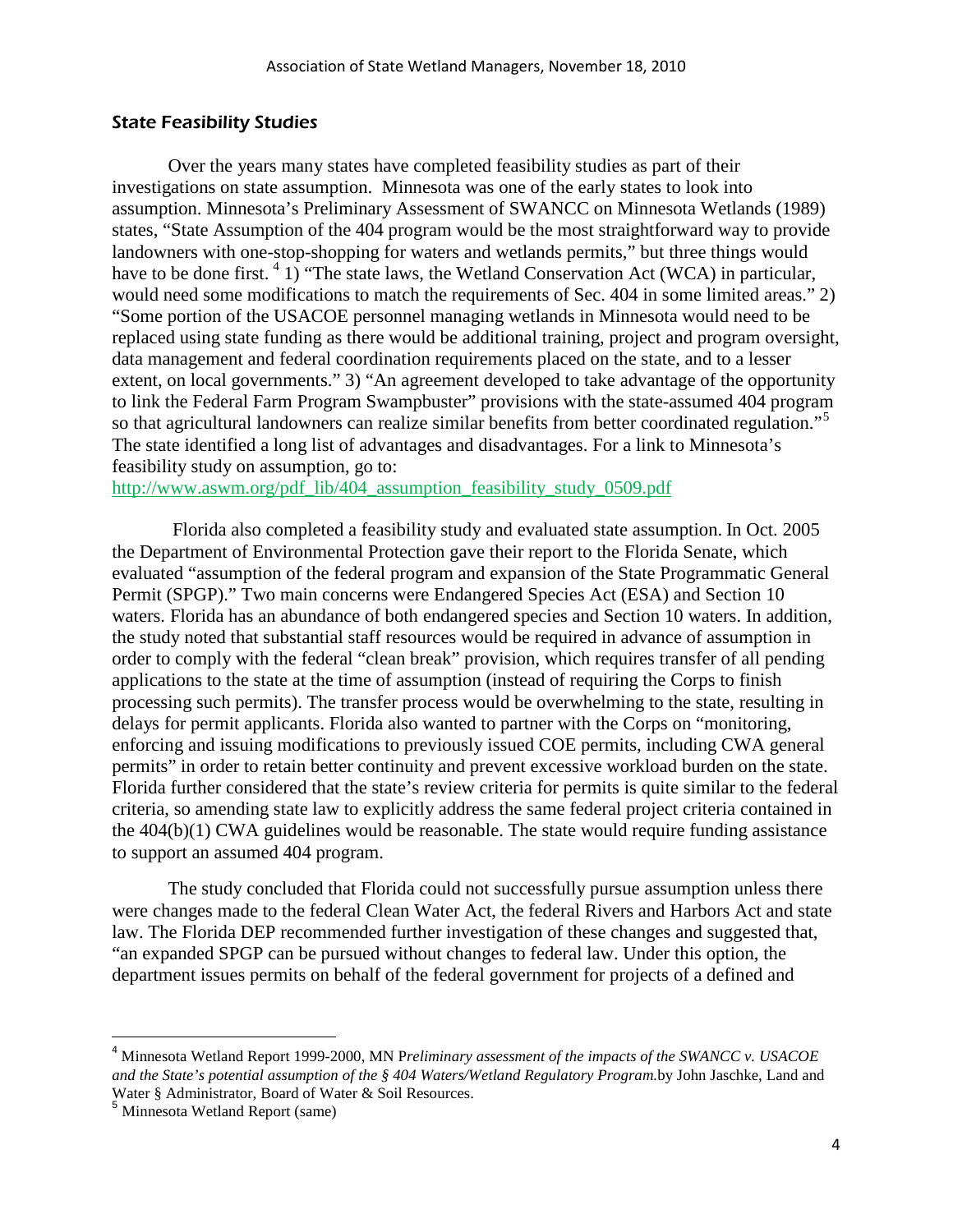limited impact."<sup>[6](#page-4-0)</sup> Furthermore, the report stated that, "Florida is committed to streamlining state and federal wetlands permitting programs to increase protection for our sensitive natural resources. To meet that goal and the specific objectives of House Bill 759, DEP recommends pursuing a greatly expanded SPGP in the short-term, which will not require legislative action, while also pursuing federal and state legislative actions to obtain assumption for the long-term." For the evaluation report, go to: [http://www.aswm.org/pdf\\_lib/consolidation\\_program.pdf](http://www.aswm.org/pdf_lib/consolidation_program.pdf)

Oregon completed a feasibility study over a period of years that evaluated the options for state assumption and an SPGP. The state has implemented a state dredge and fill program since the early 1980s. It began looking into assumption of the 404 program in 1996 and began its serious pursuit of assumption in 2001. The state has an abundance of § 10 waters that are not coastal but big rivers, which are considered navigable waters. This would mean that a large portion of Oregon's waters are non-assumable. In addition, Oregon administers its endangered species program differently than the federal ESA program, as the state's ESA program applies to public lands, and is run by the forestry division at Oregon Department of State Lands (DSL). For the state to assume the 404 program, Oregon would have to change its ESA program and evaluate how the projects are handled after assumption. As part of its feasibility study, the state compiled side-by-side comparison information on the federal CWA § 404 program and the state's removal fill program in 2002:

[http://www.aswm.org/pdf\\_lib/oregon\\_sidebyside\\_comparison.pdf](http://www.aswm.org/pdf_lib/oregon_sidebyside_comparison.pdf)

ASWM has posted additional links to state feasibility studies and state investigations of assumption at: <http://www.aswm.org/wetland-programs/s-404-assumption>

# Michigan's Pilot Assumption Program

Michigan became the first state to assume the 404 program in 1984. The process spanned four years; the state worked with EPA Region 5 prior to its application package submittal for three years before it launched its pilot assumption program in 1983, effectively assuming the 404 program in 1984. The federal agency partners, including US Fish & Wildlife Service (FWS) at their East Lansing, MI field office, closely monitored and reviewed the state's 404 program during that first year. Michigan received funding assistance from a Wetlands Program Development grant for the pilot program. After the pilot program, EPA and COE waived review of most permit applications with the exception of those pertaining to certain discharges (CWA §  $404(t)$ ).

# New Jersey's Journey toward Assumption

After Michigan, New Jersey became the second state to assume the Section 404 wetlands program under the Clean Water Act in 1994. EPA's decision to approve the state's wetland program culminated in a nine-month negotiation process, which focused on the legal and regulatory requirements for state assumption. "While the assumption affects only New Jersey, the issues and problems that arose during the negotiation process may provide lessons for other states striving to eliminate regulatory inefficiencies while maintaining a high level of

<span id="page-4-0"></span><sup>&</sup>lt;sup>6</sup> Letter from Florida DEP to Florida Senate, October 3, 2005 accompanying the report, "Consolidation of State and Federal Wetland Permitting Programs Implementation of House Bill 759 (Chapter 2005-273, Laws of Florida)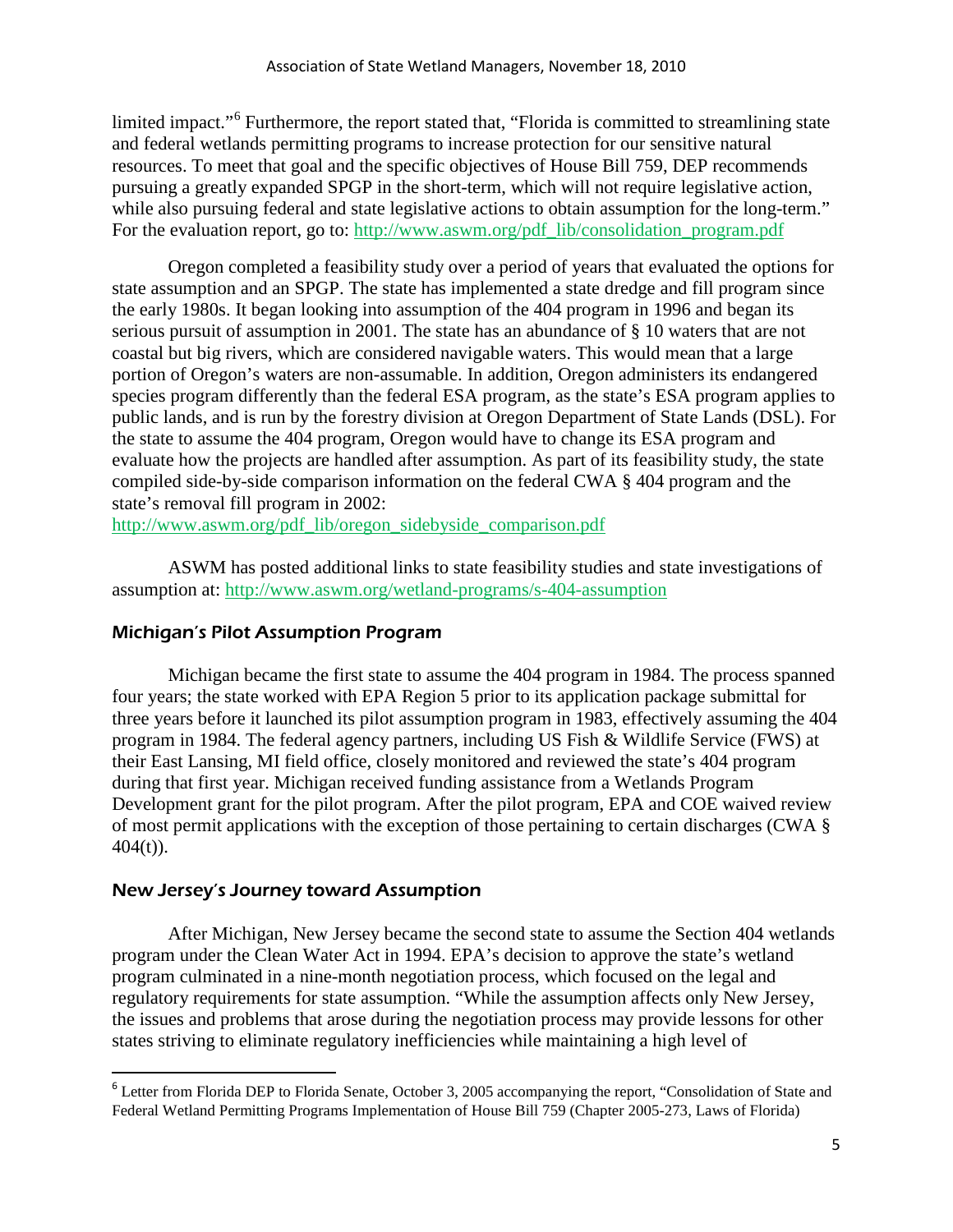environmental protection," according to Susan Lockwood of New Jersey Department of Environmental Protection, who played a significant role in the state's assumption process.<sup>[7](#page-5-0)</sup>

What prompted the state to look into assumption of the 404 program? "New Jersey's Freshwater Wetlands Protection Act<sup>[8](#page-5-1)</sup> required the State to pursue assumption. New Jersey's Act was started in response to dissatisfaction with the way the Corps was doing things," explains Lockwood. The inclusion of assumption within the State's law was a mechanism to get buy-in from the development community to support its passage of state law. The state had to satisfy a general need for the state law to be better than the Corps *at the time* the state assumed the 404 program. For example, the state issued general wetland permits annually between 1988-1992 for only 89 acres while Nationwide Permit 26 alone permitted the destruction of 394 acres of wetlands annually.<sup>[9](#page-5-2)</sup> The state's 404 program does not allow for self-regulation, for example; a person needs approval before doing regulated activities in wetlands. Since 1993, the Corps' permitting criteria has become stricter.

#### Lessons Learned

l

The most prominent and only truly challenging factor in New Jersey's assumption process was the Endangered Species Act (ESA). During the negotiation period, EPA said, no, the state is not required to do formal Section 7 consultation, while FWS said, yes, they are required. New Jersey was willing to work with FWS, to coordinate with them, to identify a process that could be completed within the required permitting timelines. The state did not complete formal consultation. Instead, they worked out a process involving a memo of understanding with FWS. Under the MOU, the state and FWS use a database that identified every known occurrence of endangered species by county. The state identifies permits that could have an impact on endangered species and circulates those permit applications to FWS for a screening. The screening process allows up to 20 days to determine whether there is a problem with the permit. If there is a discrepancy between the state and FWS on whether a permit should be denied because of ESA concerns, the EPA has the final say as an arbitrator. Most of the time, there is no disagreement.

"Assumption makes the program stronger," says Susan Lockwood, New Jersey DEP. Were there any issues or questions about partial assumption that came up during the process? Yes—when the state pursued assumption, it realized that the New Jersey Freshwater Wetlands Act excluded the Pinelands and the Hackensack Meadowlands. The Corps declared that the Hackensack Meadowlands were not "assumable" waters because they were tidal and regulated under § 10 of the Rivers and Harbors Act. However, the Pinelands were not tidal and would need to become part of the state's 404 program; otherwise, New Jersey's assumption would be partial, which is not allowed under the current federal regulations for the 404 program. (Note: partial

<span id="page-5-1"></span><span id="page-5-0"></span><sup>&</sup>lt;sup>7</sup> Lockwood, Susan. "Assumption, New Jersey Style." National Wetlands Newsletter. July/August 1994 8 New Jersey's Freshwater Wetlands Protection Act states, "The Department and the Attorney General shall take all appropriate action to secure the assumption of the permit jurisdiction exercised by the United States Army Corps of Engineers pursuant to the Federal Act. The Department shall make an initial application to the United States Environmental Protection Agency for this assumption within one year of enactment of this act, and shall provide the Governor and the Legislature with a schedule therefor and a copy of the application and supporting material forwarded by the Federal government." (N.J.S.A. 13:9B-27)

<span id="page-5-2"></span><sup>&</sup>lt;sup>9</sup> Lockwood, Susan. "Assumption, New Jersey Style." National Wetlands Newsletter. July/August 1994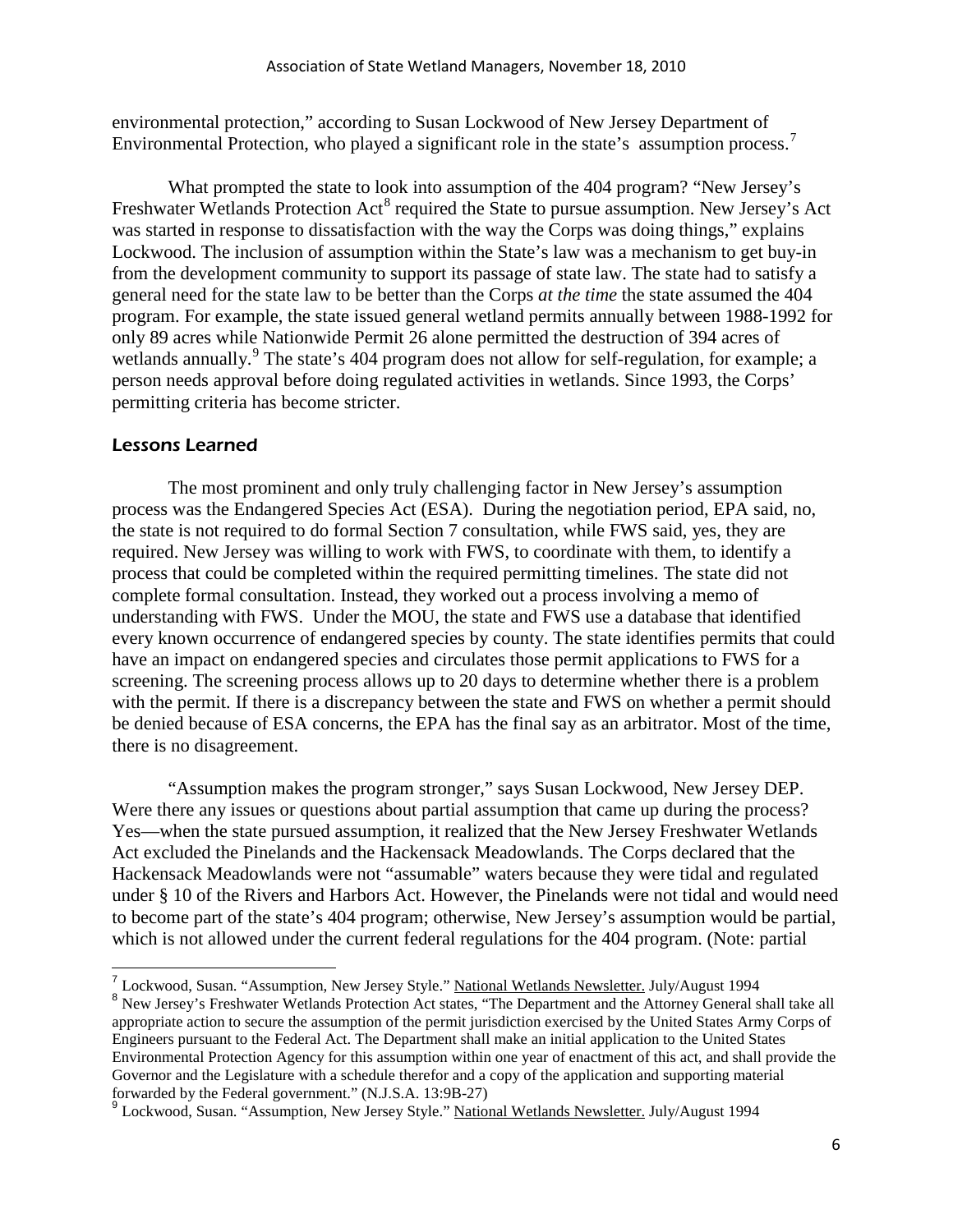assumption is allowed under § 402.) The Pinelands Commission's statute was more stringent than the state's program, so the state had to put together a memo of understanding with the Commission. When the Commission reviews permits for activities in the Pinelands, the Pinelands Commission can determine whether an activity meets the criteria for one of the State's adopted general permits. If an activity needs an individual permit, it may be denied because the Pinelands Commission generally does not allow for wetland impacts. If an individual permit is required for an activity that is permitted by the Pinelands Commission, the State processes the permit.

Lessons learned? Other states pursuing assumption can learn from New Jersey's experience. Lockwood suggests that states keep in mind that the federal government is most comfortable with programs that are similar to the 404 program. Any state program that is equivalent but not necessarily identical to federal programs will receive the greatest scrutiny. Secondly, it's important for states to keep extensive records on the program implementation. "New Jersey was able to answer criticisms because it could document that the specific projects that were criticized were not mismanaged."

New Jersey did not have to change its Freshwater Protections Act (FWPA) in order to assume § 404 but it did change its rules. The state had previously used a truncated definition of wetlands (borrowed from the federal definition), which had to be updated. The state wetland program was already fully funded, so as long as the wetland program would be in place, New Jersey would have the necessary funding to support the 404 program. For additional background, see, "Assumption, New Jersey Style" by Susan Lockwood: [http://www.aswm.org/pdf\\_lib/assumption\\_nj\\_style.pdf](http://www.aswm.org/pdf_lib/assumption_nj_style.pdf)

#### Kentucky's Experience: To Assume or Not to Assume?

In late 2004, Kentucky's Environmental and Public Protection Cabinet (EPPC) began discussions about pursuing assumption of the 404 program. By June 2005, with the help of an EPA wetland grant, EPPC had assembled a task force which held meetings twice a month. The task force was charged with looking at the big picture: should and could Kentucky assume the 404 program? One of the big issues was funding; another was Kentucky's existing Water Quality Certification Program and what it would need to do to bring it to a level of equivalency with the federal program. "This was an enormous undertaking and an intense process," explains Jennifer Garland, FWS, who was supervisor of the Water Quality Certification Program in Kentucky at the time. It required a huge time commitment on the part of the task force members, attending 11 task force meetings with training on all aspects of the federal program. The Corps was helpful in this process and provided training on many aspects of the federal 404 program, including wetland delineation, public interest review, National Environmental Policy Act, etc. Additional speakers came to present on endangered species, stream restoration, historic preservation, aquatic functions and values, and other topics. The task force considered many questions, including "do we need to enact additional programs (endangered species, historic preservation) to make the program equivalent?" Another question was what fees should be charged.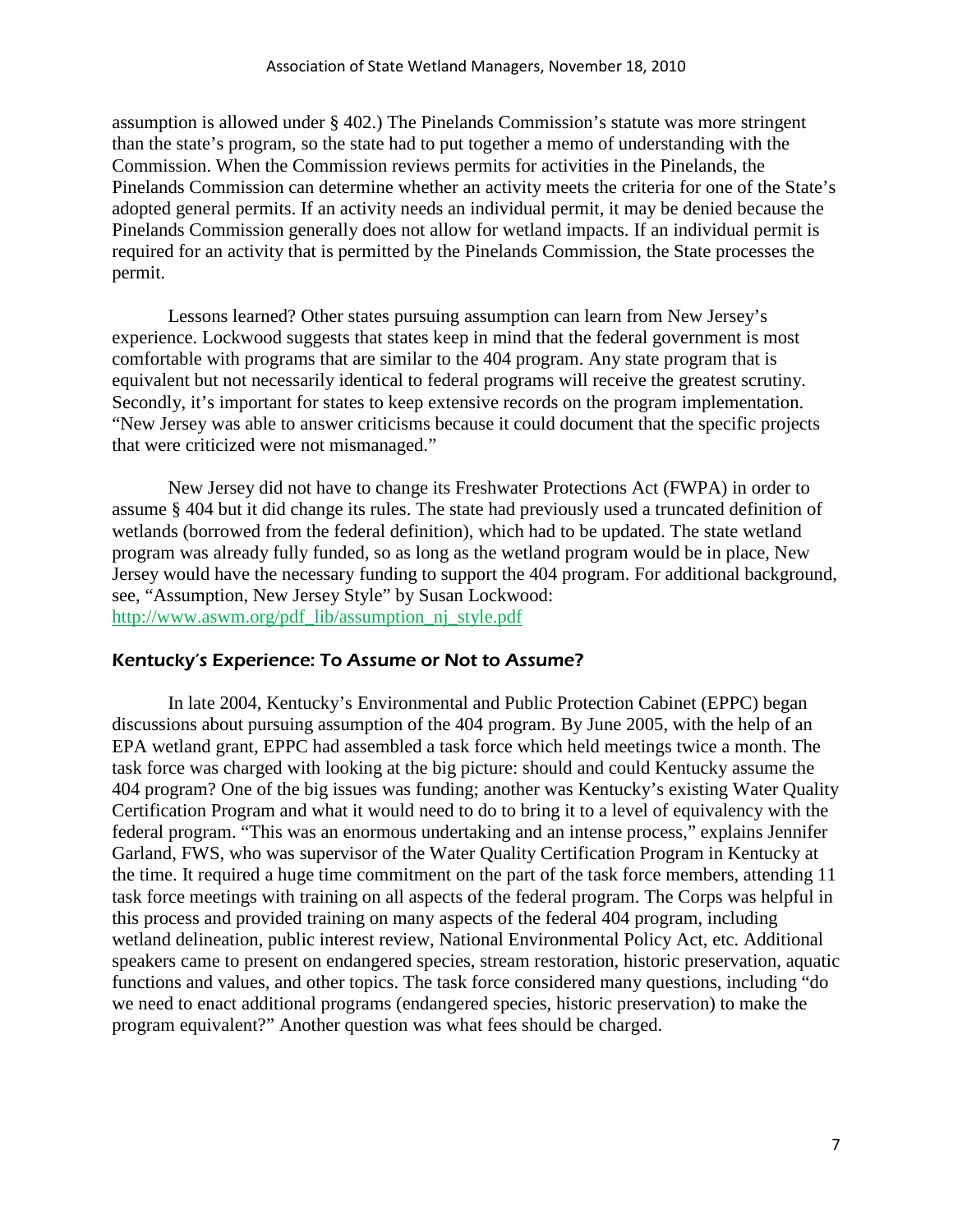Then Secretary LaJuana S. Wilcher of the Kentucky Environmental and Public Protection Cabinet resigned in fall 2006. Secretary Wilcher had been a key supporter for the assumption investigation. In addition the Carabell/Rapanos decision was issued in 2006, creating uncertainty about the scope of federal jurisdiction. As a result Kentucky terminated its consideration of state assumption. The federal environment was "up in the air," Garland says. And the lack of funding for the state to assume the 404 program was a significant issue. While the process did not result in state assumption of the 404 program, it dramatically increased awareness and understanding of the federal program and the issues surrounding it, laying the framework for future improvements to the state's Water Quality Certification Program. For a PowerPoint presentation on Kentucky Task Force on CWA § 404 Program Assumption, go to: [http://aswm.org/pdf\\_lib/404\\_greg\\_peck\\_jim\\_giattinaassumption.pdf](http://aswm.org/pdf_lib/404_greg_peck_jim_giattinaassumption.pdf)

# Benefits of State Assumption of Section 404

Based on the experience of Michigan and New Jersey, administration of the Section 404 program by qualified states and tribes offers several significant benefits in terms of overall program efficiency and wetland resource protection. These include the following benefits:

- Improved resource protection. Ultimately, the coordinated efforts of both state and federal agency staff, the use of state specific methods backed by federal scientific expertise, and a more efficient regulatory program will provide greater protection of wetland resources.
- Increased program efficiency. State program assumption greatly reduces duplicative state and federal permitting requirements, and eliminates potentially conflicting permit decisions, conditions, and mitigation requirements.

State permit programs are often more timely than federal programs. In Michigan, for example, actions must be typically be taken on complete permit applications within 90 days, and the average permit processing time is approximately 60 days (less for general or minor permits). In New Jersey, generally permit decision are made in 60 days on average while wetland boundary verifications generally are completed in 90 days and individual permit decisions take less than 180 days.

• Effective allocation of federal and state agency resources. State programs such as those in Michigan and New Jersey are staffed by local offices with the capability of providing on-site review of almost all permit applications (including those reviewed by the Corps under the nationwide permit process), and work directly with permit applicants to reduce adverse impacts to the resource. When reviewing particularly complex applications, state and federal resource agency staffs retain the opportunity to work cooperatively.

Reliance on state staff for most permit functions frees Corps staff to focus on the protection and management of traditionally navigable tidal or coastal waters, in line with the primary Corps mission.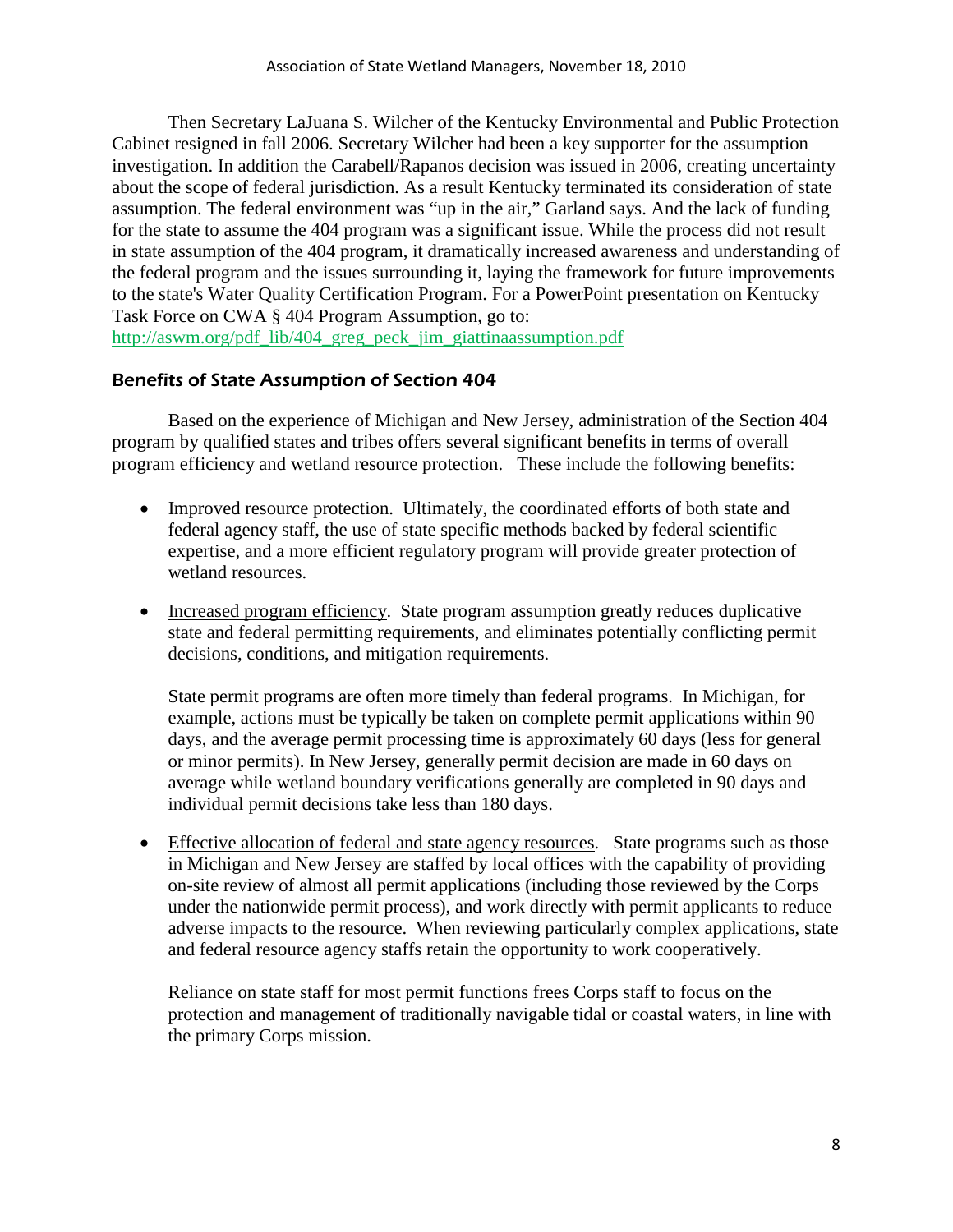- Improved integration with other state resource programs. Administration of the dredge and fill permitting program at the state level enables states to integrate dredge and fill regulations with other related land and water management programs. Issues such as floodplain management, storm water management, local or regional zoning or land use plans, and similar concerns are more likely to be fully integrated into the permit review process. Coordination with agencies and organizations responsible for watershed management is also improved.
- Use of state-specific resource policies and procedures. Under a state assumed 404 program, the state has a degree of flexibility in the selection of policies and procedures that are best suited to the needs of the state, provided that the basic federal requirements are met. Thus, a state can develop a wetland delineation manual that is suited to its climate and topography; it can use functional assessment procedures specific to the ecological types of wetland present within the region; and it can otherwise ensure that the wetland program is tailored to the needs of the resource and the public in that state.
- Increased regulatory program stability. Experience in Michigan indicates that its wetland regulatory program requirements have remained much more stable and predictable over the past 18 years than the 404 permit program administered by the Corps of Engineers in most states. There are two reasons for this stability. First, because Michigan's program relies on state, rather than federal law, it is not impacted by changes in the federal program unless those changes render the state program inconsistent with the federal program. Therefore, numerous changes that have resulted in a significant degree of controversy and confusion at the federal level have not directly impacted Michigan's program (e.g. early revision of the delineation manual and regional updates, rule changes following the Tulloch decision, and, most recently the SWANCC and Rapanos decisions).

On numerous occasions, suggested changes to state law in Michigan have been rejected by the legislature after it was determined that the proposed amendment(s) would render Michigan's program inconsistent with federal law resulting in the potential withdrawal of program approval. Thus, the combination of elements of the state and federal programs has served to temper changes in state regulation and policy, and has led, overall, to a more stable, predictable dredge and fill permitting program than has existed in most states over the past decade.

• Increased public support. State permit staff are often more readily accessible to the public. Overall public support for wetland regulation is increased by more consistent decision-making among state and federal agencies, and by policies and procedures tailored to the needs of the state.

# Barriers to State Assumption of Section 404

The fact that only two states have successfully assumed the 404 program also highlights that there are some significant challenges associated with this process. Perhaps the most obvious barrier is that the process for applying for assumption of the 404 program is very complex. Here are some examples of barriers to assumption: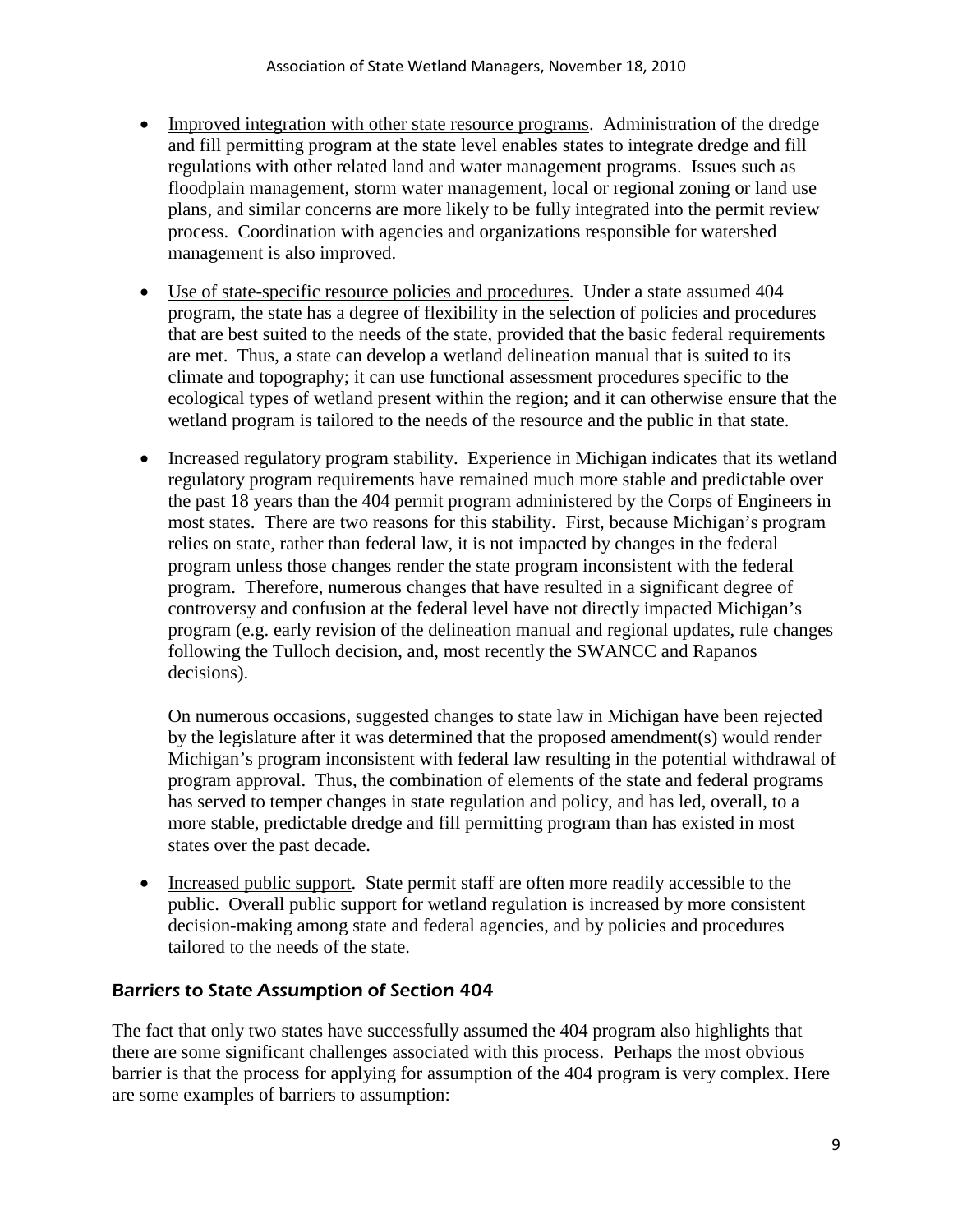• Meeting program requirements. Current Section 404 program regulations are quite complex, particularly in terms of the definition of jurisdiction, activities regulated, permit review criteria, and permit exemptions. In order to be approved to administer the program at the state level, a state must demonstrate that it has equivalent authority in all areas. This can appear exceptionally difficult, particularly since the basis for state authority may be quite different than the basis for federal authority; but states can demonstrate their program and authorities are consistent with the federal program.

For example, while federal jurisdiction over wetlands is essentially based on the commerce clause of the Constitution, state jurisdiction is typically based at least in part on authority to regulate land use and to protect a state's natural resources. The specific language arising from these distinct authorities may initially appear quite different, even though the protection ultimately afforded the resource is equivalent. In New Jersey, this obstacle was overcome by developing a separate legal authority to regulate wetlands that was intentionally designed to enable assumption of the Section 404 Program.

- Inability to assume administration of Section 10 waters of the Rivers and Harbors Act and wetlands adjacent to these waters. This severely limits the appeal of the overall program, and may lead to a decision to forego state assumption in some states. For some coastal states, the inability to assume administration of the 404 permit program in tidal wetlands or coastal areas may prohibit state leadership in regulation of some of a state's most significant wetland resources. However, MI and NJ entered into an SPGP with the Corps to manage some of these waters.
- Inability to assume 404 authority in only one geographic portion of the state. Some states would prefer to administer a state 404 program only in certain geographic areas, such as the coastal zone, or in tidal wetlands, including a portion of Section 10 waters. There is currently no option for partial assumption of a state 404 program based on a limited geographic area.
- Need for alternative coordination with other federal resource programs. Because the permits issued under a state assumed 404 program are issued under state rather than federal law, alternative mechanisms may be needed to assure compliance with the requirements of the federal Endangered Species Act, National Historic Preservation Act, and other federal programs. These issues are addressed to an extent through oversight of state assumed programs by the EPA. But federal agencies and interest groups may oppose assumption over concerns about maintaining protection consistent with the other federal laws in the state following assumption. (See section on coordination with federal laws for more discussion.)
- Lack of dedicated federal funding specifically for Section 404 Program administration. Perhaps most importantly, states administering the Section 404 permit program receive no federal funds specifically dedicated to support operation of the permit program. In theory, states may make use of Section 106 water program funds for this purpose, but this would be difficult in practice since these funds are already dedicated to other existing water programs, which are usually located in the water quality agency of the state while a 404 program is often located in another state agency. It is not reasonable to expect that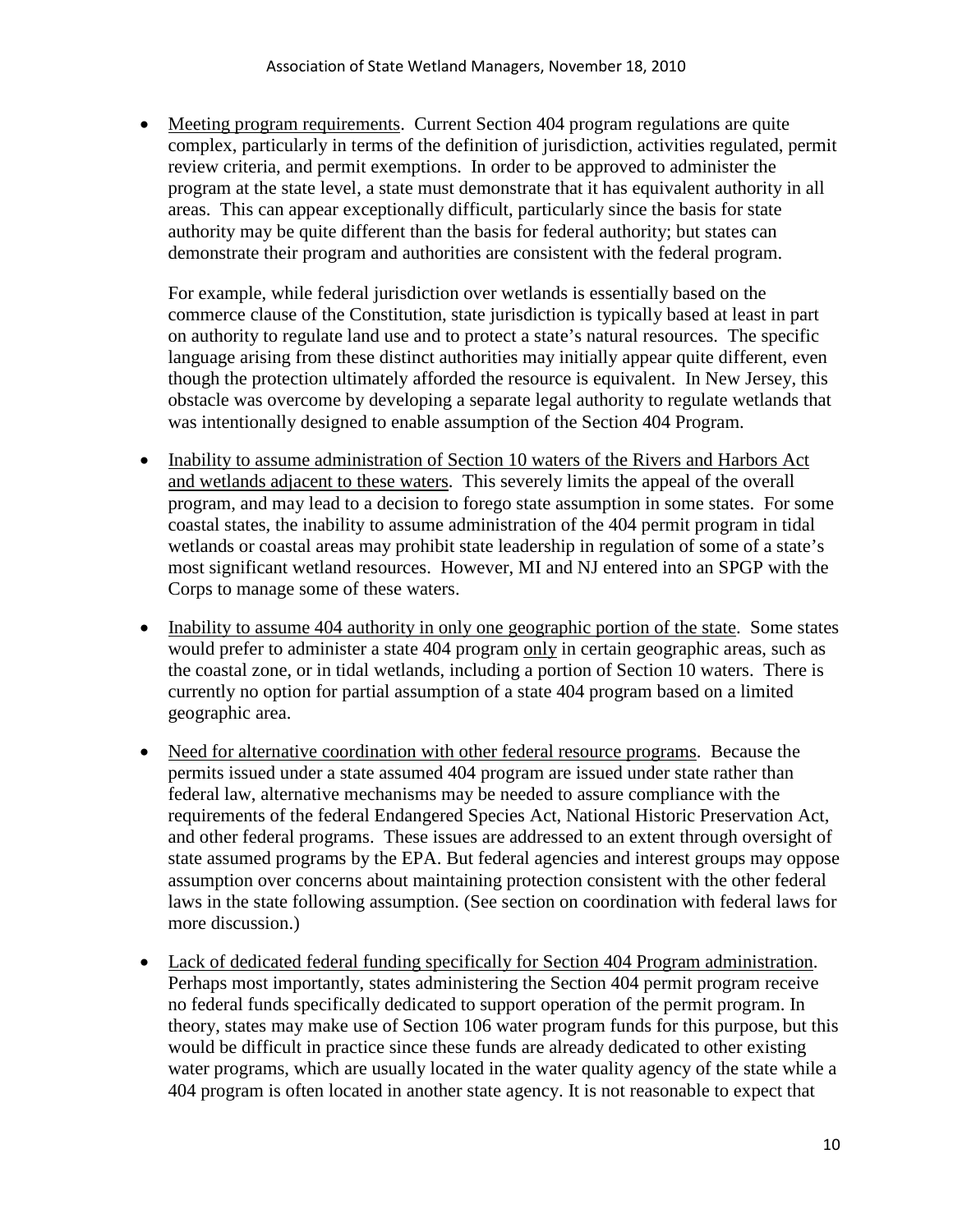funds will be withdrawn from those programs, to fund another program, especially one in another agency or department.

The EPA has provided State Wetland Program Development grants to support development of state wetland regulatory programs. However, the funds can only be used for program development, not implementation. While the states have made good use of these funds, it is clear that the primary program cost for an established program is not one of development, but ongoing program administration. The cost of administering not only the permit process, but the associated mitigation requirements and enforcement program, places a significant burden on a state administering a Section 404 Program.

For example, in Michigan, although assumption of the 404 program has been broadly supported for many years due to increased program efficiency and effectiveness, challenging economic conditions raised concerns about the total cost of program operation, and led the Governor to propose returning the program back to the federal agencies in 2009. Many months later, it was determined that the state would keep the 404 program, rather than return it to the federal government.

- Lack of detailed guidance from EPA on steps needed to Assume 404 Program. EPA has issued regulations on Section 404 Assumption, but no guidance to provide needed details on what will be necessary to develop a successful program that will comply with the regulations.
- Uncertainty with inconsistent legal opinions at federal level in defining CWA waters. SWANCC and Carabell/Rapanos Supreme Court decisions have created uncertainty over the extent of jurisdiction that will be required for a complete application.
- Lack of political will within a state to deal with additional responsibilities of 404 assumption. Regulatory dredge and fill activities in wetlands and aquatic programs has been a controversial area of public policy for many years. Stakeholders within a state may have concerns about the state's ability to administer these programs. It takes years to complete the assumption process and states must gain and retain public support, sometimes through changing state administrations and legislatures.

# Requirements of State Assumption

In order to be eligible to assume administration of § 404, a state program must comply with specified criteria. These are the primary requirements:

• The state must have jurisdiction over all waters, including wetlands that are under federal jurisdiction except Section 10 waters $^{10}$ . Dredge and fill activities in lakes, streams, and other waters defined in federal regulations must be regulated by the state in addition to wetlands.

<span id="page-10-0"></span><sup>&</sup>lt;sup>10</sup> Corps may retain jurisdiction over tribal lands where a state lacks jurisdiction.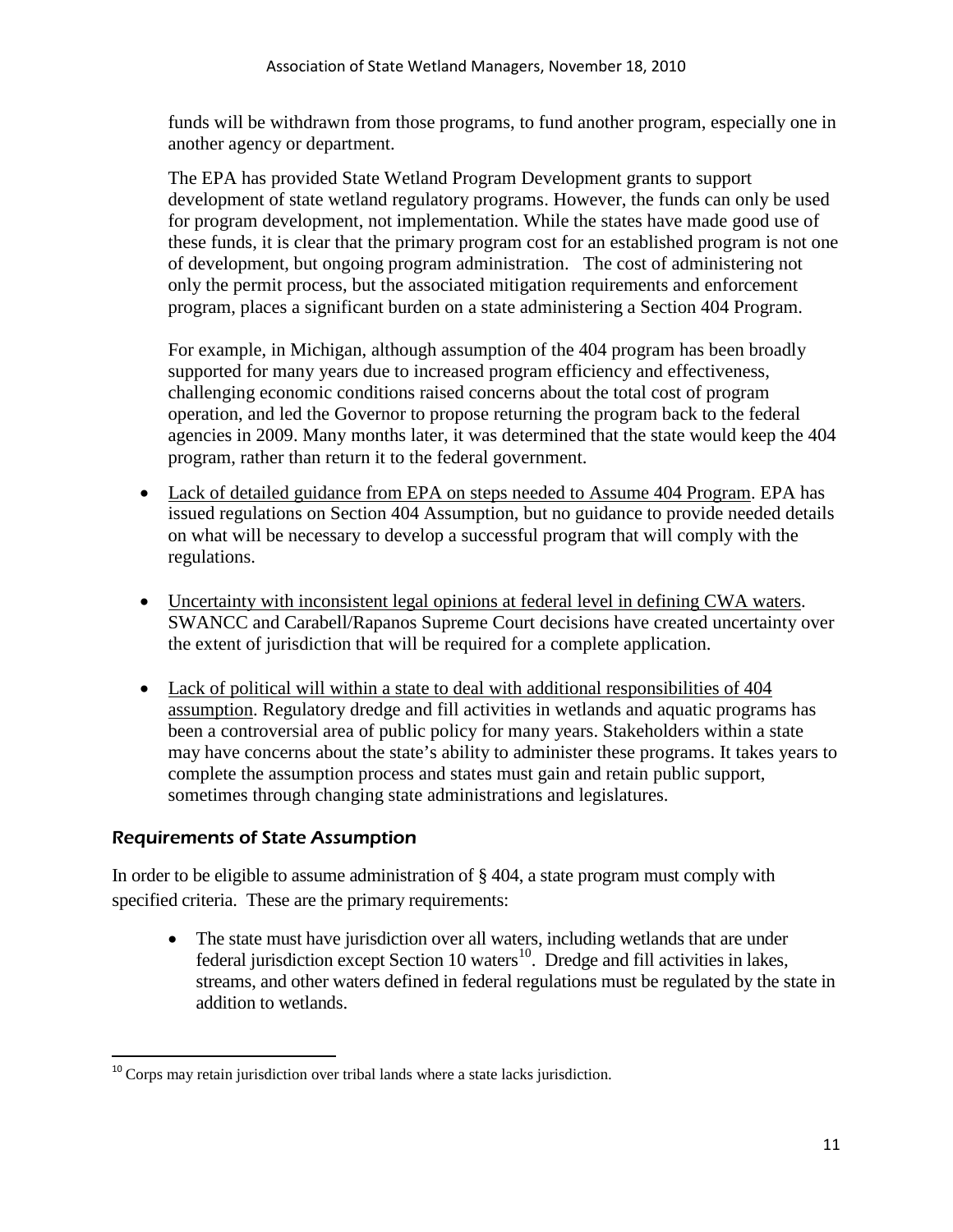- The state laws must regulate at least the same activities as those regulated under federal law. State regulations can be broader than federal regulations, but cannot exempt activities which require a federal permit.
- The state laws must ensure compliance with federal regulations, including the  $404(b)(1)$ guidelines. State regulations can provide greater resource protection, but cannot be less stringent that federal regulations.
- The state program must have adequate enforcement authority. Under a state-assumed program, primary responsibility for enforcement rests with the state.

In short, a state must have all of the authorities needed to assume responsibility for the CWA § 404 program. It is not possible to assume only a portion of the program.

# Mechanisms for Coordination with Federal Laws, e.g. Endangered Species Act

- CWA § 404 provides for coordination with a number of other federal resources management programs. Because permits issued under a state assumed program are issued under state law, federal coordination requirements do not apply in the same manner.
- However, an alternative mechanism is provided through the EPA oversight role. As noted above, EPA's regulations at 40 CFR §233.51 require EPA review of any permit application that may impact federally listed threatened or endangered species, within sites identified under the National Historic Preservation Act, or in components of or is located within the National Wild and Scenic River System, among other critical areas. EPA in turn is required to coordinate review of the permits with other federal agencies such as the U.S. Fish and Wildlife Service.
- The comments provided to the state by the EPA represent the overall comments of the federal government, and the state cannot issue a 404 Permit if the EPA objects. Therefore, for example, should the U.S. Fish and Wildlife Service object to issuance of a permit due to concerns regarding a listed species, EPA may block issuance of the permit by the state.

# ASWM's Recommended Changes to the CWA---Actions to Support States

- Authorizing funding for state administration of the § 404 program at a level commensurate with that provided for administration of similar federal environmental permit programs. Federal funding is appropriate for implementing any state wetland program which effectively protects waters of the U.S. These programs include full state assumption of the § 404 Program, PGPs and RPs, and § 401 Water Quality Certification Programs; § 401 provides the State with the authority to condition § 404 permit applications.
- CWA § 404 could be amended to allow for assumption of the permitting program, in a portion of Section 10 waters. Allowing a state to administer the CWA § 404 program in major waterways as well as tidal wetlands, coastal wetlands, and other wetlands adjacent to major waterways will make the program worthwhile to coastal states, where these are among the most important wetland resources. States recognize the on-going responsibility of the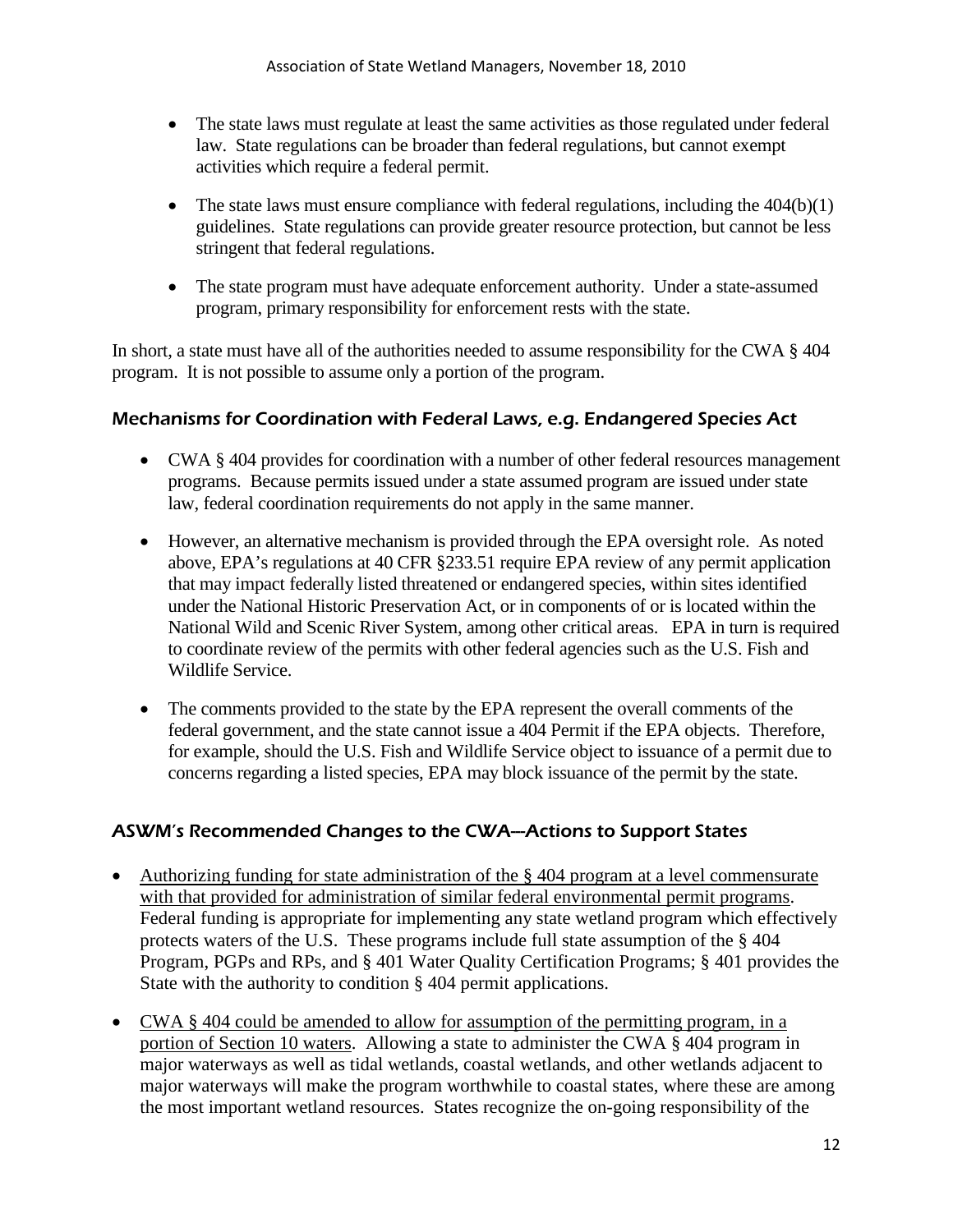Corps to maintain interstate navigation in primary interstate waters, and can coordinate with the Corps regarding impacts in primary interstate Section 10 waters where the Corps would retain responsibility.

• Section 404 could be amended to allow for partial assumption of the permitting program in specific geographic areas only. Some states have wetland programs that extend only to certain geographic areas, such as the coastal zone or coastal waters. Allowing a state to assume administration of the CWA § 404 program in areas where the state has such jurisdiction would reduce state/federal duplication in those areas and generally provide the other benefits of program assumption in at least a portion of the state. It would also allow a state to pursue gradual assumption over a period of several years. Partial adoption is allowed under § 402.

# Questions for States Considering § 404 Program Assumption

- 1. Why is the state interested in assumption, and how would the state/public benefit? Review the potential benefits and limitations of assumption.
- 2. Does the state have the legal authority to meet all federal requirements? Are all waters and wetland regulated? Are all activities regulated?
- 3. Does the state have adequate enforcement capability?
- 4. Does the state have sufficient human and fiscal resources to maintain the program?
- 5. Does the state have the political support to maintain the program?

#### Key Resources to Have on Hand When States Consider 404 Assumption

- 1. Section 404 of the federal Clean Water Act
- 2. EPA's § 404 State Program Regulations, at 40 CFR Part 233
- 3. EPA's § 404 (b)(1) Guidelines, at 40 CFR Part 230
- 4. EPA's CWA § 404 Program Definition and Permit Exemptions at 40 CFR Part 232
- 5. Any state statutes (drafts or adopted/passed into law) addressing the issuance of dredge and fill permits in lakes, streams and wetlands
- 6. Corps 1987 delineation manual and regional supplements, if available
- 7. June 5, 2007 EPA/Corp Memorandum regarding Clean Water Act Jurisdiction Following the U.S. Supreme Court's Decision in *Raponos v. United States* and *Carabell v. United States* [or other current information regarding the scope of federal jurisdiction]
- 8. EPA and/or American Rivers' wetland fact sheets on importance of headwater streams
- 9. CWA 404 abbreviations and acronyms
- 10. Endangered Species Handbook, FWS (1998)
- 11. Section 7 Handbook, FWS (for initial assumption discussion)
- 12. Endangered Species Act summary information specific to state with focus on Section 7 consultation (get this from FWS)